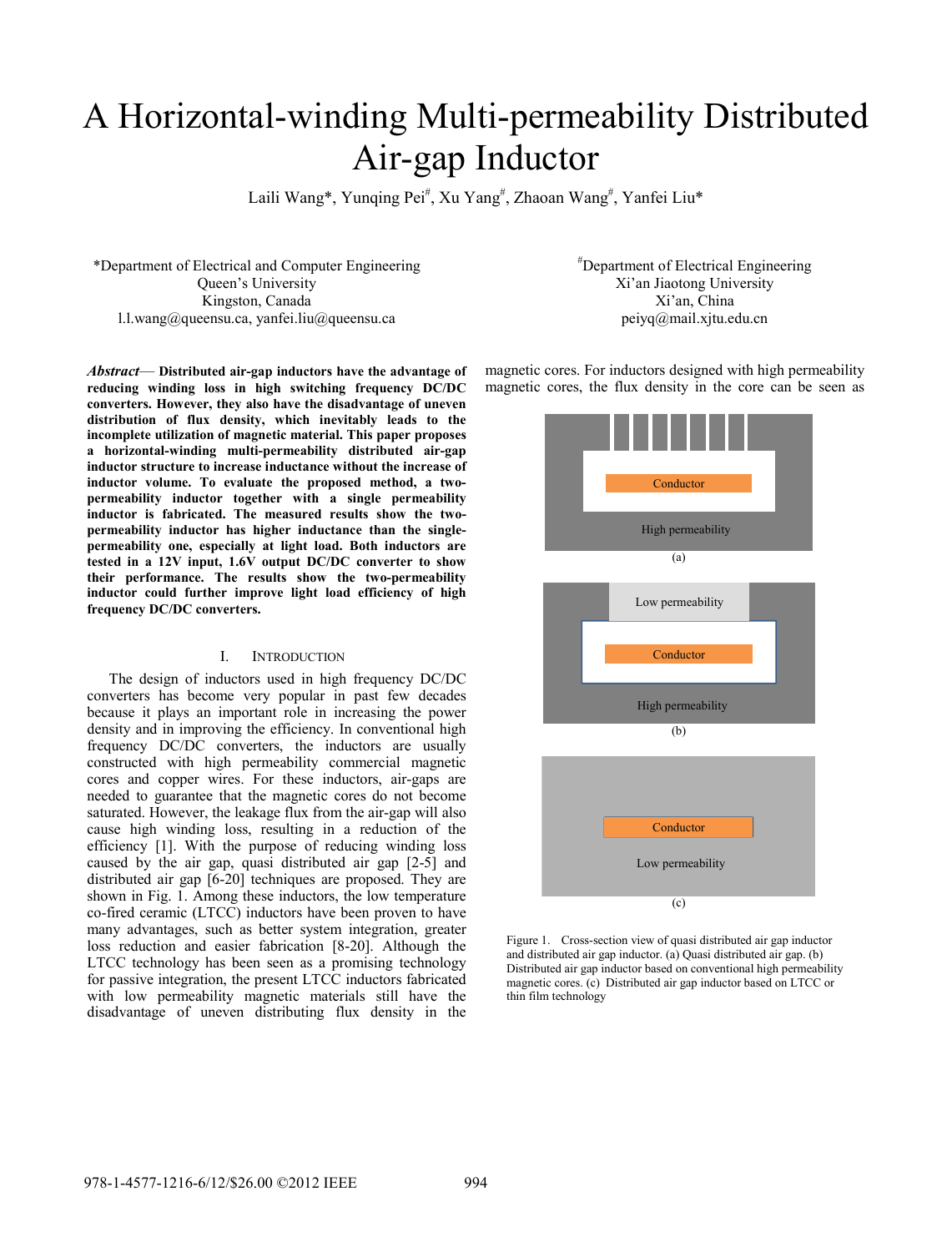uniform, however, for low permeability distributed air-gap magnetic cores, the flux density in the magnetic cores can no longer be seen as uniform. It will vary according to equivalent magnetic resistance along the flux path. This inevitably makes the magnetic material not fully utilized. Fig. 2 roughly illustrates the flux density distribution in a planar magnetic core with the increase of current. The cross-section of the magnetic core is divided into three regions. At light load, the magnetic material of Region I has higher flux density while that of Region II and Region III have a lower flux density. At intermediate load, the magnetic material of Region I and Region II has higher flux density, but the flux density in Region III is still very low. At full load, Region II and Region III have a higher flux density, but the magnetic material of Region I has become saturated. It can be seen that the magnetic core could not be utilized effectively, especially at light load condition. To make the flux density in the magnetic core distribute more evenly and increase the inductance, multipermeability inductors are proposed in this paper. Section II of this paper describes the principle of multi-permeability inductors, Section III demonstrates the design of a horizontal winding multi-permeability distributed air-gap inductor based on simulation. Section IV presents the experimental results of a fabricated two permeability inductor as well as a single permeability inductor. Characteristics of the inductor prototypes are measured, and the inductors are evaluated in a DC/DC converter for comparison. Section V is the conclusion.

## II. PRINCIPLE OF MULTI-PERMEABILITY INDUCTOR

This section will introduce the principle and advantages of the multi-permeability distributed air-gap inductors. Distributed air-gap inductors could be generally classified into two kinds. One is toroidal inductors, the other one is planar inductors. For the purpose of simplicity, this paper only focus on one turn inductors based on which multiple turns inductors could be easily designed. Fig. 3 shows the structures of the inductors. Their cross-section areas are shown in Fig. 4. Generally, the flux density in the single permeability magnetic core could be expressed by (1)

$$
B_r = \frac{\mu_r \mu_0 I}{l_r} \tag{1}
$$

Where  $l_r$  is the length of magnetic path,  $B_r$  is the corresponding flux density along the path,  $\mu_0$  is the permeability of air,  $\mu_r$  is the relative permeability of the magnetic material.

From the inner surface to the outer surface of the magnetic core,  $l_r$  gradually increases and  $B_r$  thus gradually decreases, which will cause the uneven distribution of flux density. Fig. 5 shows the flux density distribution of the two magnetic cores under 20A excitation. Uneven flux density distribution is observed. When the flux density close to the conductor reaches its peak value, the flux density which is far away from the conductor is still very low. Therefore, the magnetic material is not fully utilized. The magnetic core could be fully utilized only when every point of the magnetic core reaches the peak flux density  $B_{\text{max}}$  simultaneously. By increasing the relative permeability of the magnetic material continuously from the inner surface to the outer surface of the





 Figure 3. One turn distributed-air gap inductors. (a) Toroidal inductor. (b) Planar inductor.



Figure 4. Cross-section views of single permeability inductor. (a) Circular. (b) Square.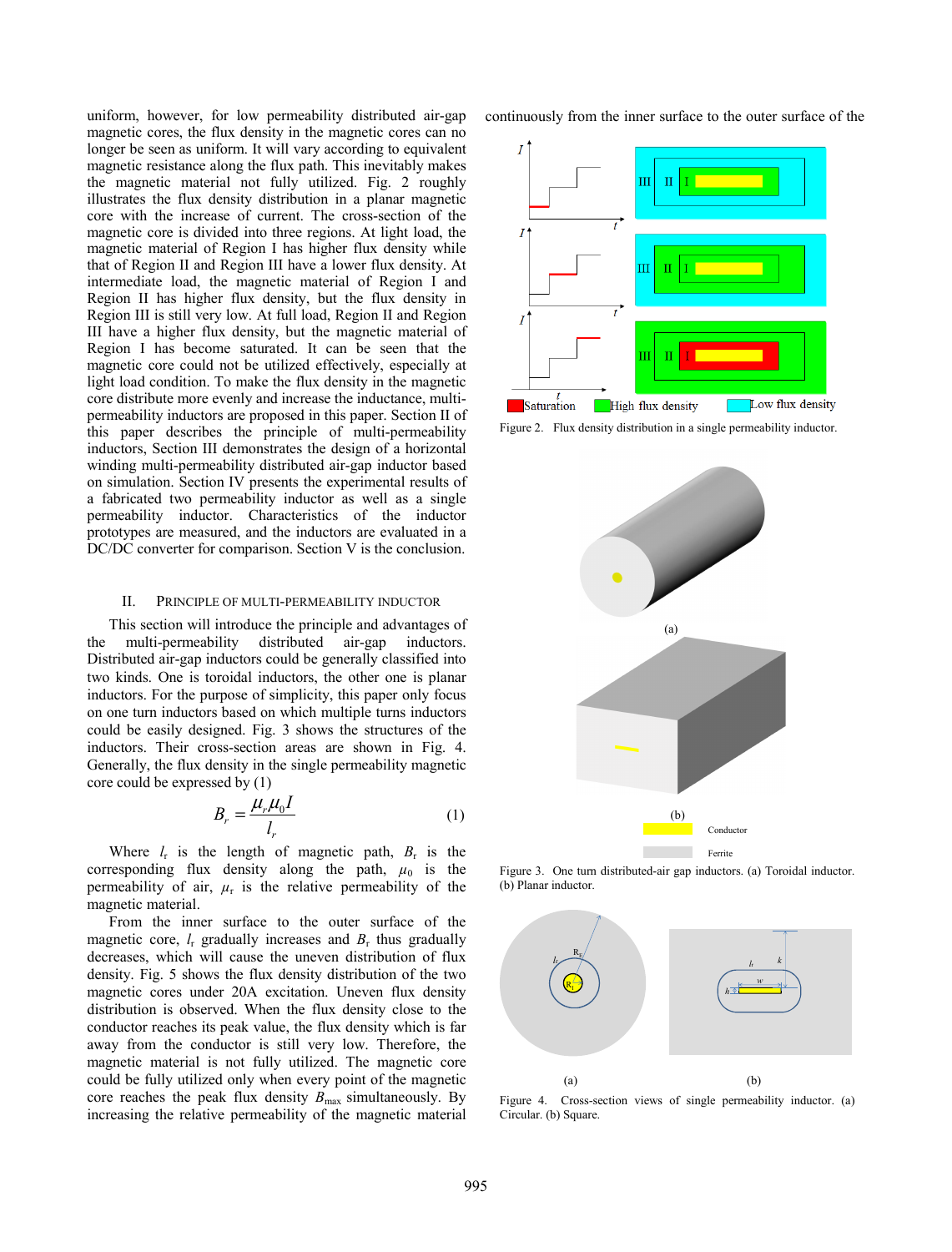

(a)



(b)

Figure 5. Flux density distribution in single permeability distributed air gap inductors. (a) Circular. (b) Square.

magnetic core according to (2), this goal could be achieved. The structures of the continuously changing permeability magnetic cores are shown in Fig. 6. Based on this way, the magnetic material could be fully utilized and the inductance value could be increased compared with single permeability inductor. However, it would be difficult to fabricate such a continuous changing permeability inductor in practice. Instead, we could divide the region of varying permeability into different small regions, and let each small region has a constant permeability. By doing this, a magnetic core whose permeability discretely changes could be realized. The inductors made with magnetic cores of this type are called multi-permeability inductors. Fig. 7 shows the structures of magnetic cores with discretely changing permeability.

$$
\mu_r(l_r) = \frac{B_{\text{max}}l_r}{\mu_0 I} \tag{2}
$$

The length of magnetic path for circular cross-section magnetic core could be expressed by its circumference (3)

$$
l_{r\_circular} = 2\pi r \tag{3}
$$

Where *r* is the radius of the circular magnetic path. And the per unit length inductance for a toroidal inductor could be thus expressed by (4)

$$
L_{circular} = \int_{R_I}^{R_E} \frac{\mu_r(l_r)\mu_0}{l_{r\_circular}} dr \tag{4}
$$

Models for calculating inductance values of the planar inductors have been derived in [19]. The length of magnetic path could be expressed by the rounded corner rectangle. Its length of the magnetic path could be expressed by (5)



Figure 6. Continues permeability distribution in distributed air gap inductors.



 $\Rightarrow \mu_r(l_r)$ Figure 7. Discrete permeability distribution in distributed air gap inductor.

$$
l_{r\_square} = 2(w+h) + 2\pi r \tag{5}
$$

The per unit length inductance for a planar inductor could be expressed by (6)

$$
L_{square} = \int_0^k \frac{\mu_r(l_r)\mu_0}{l_{r_s square}} dr
$$
 (6)

Fig. 8 shows the permeability of inductors versus the radius and the height of the magnetic cores. Compared with low single permeability structure, the proposed magnetic cores have continuous or discretely increasing permeability with the increase of radius or height. This means much higher inductance values could be obtained while the volume remains unchanged. Per unit length inductance and the inductance density (obtained by dividing the inductance with inductor volume) of the same volume magnetic cores with the three kinds of permeability configurations are illustrated in Fig. 9 and Fig. 10. It can be observed that although the inductance of the multi-permeability inductor is a little bit less than that of the continuous changing permeability inductor, it is much higher than that of the single permeability inductor. And it also can be seen from Fig. 10 that the larger the radius or height is, the more significantly the inductance density increases.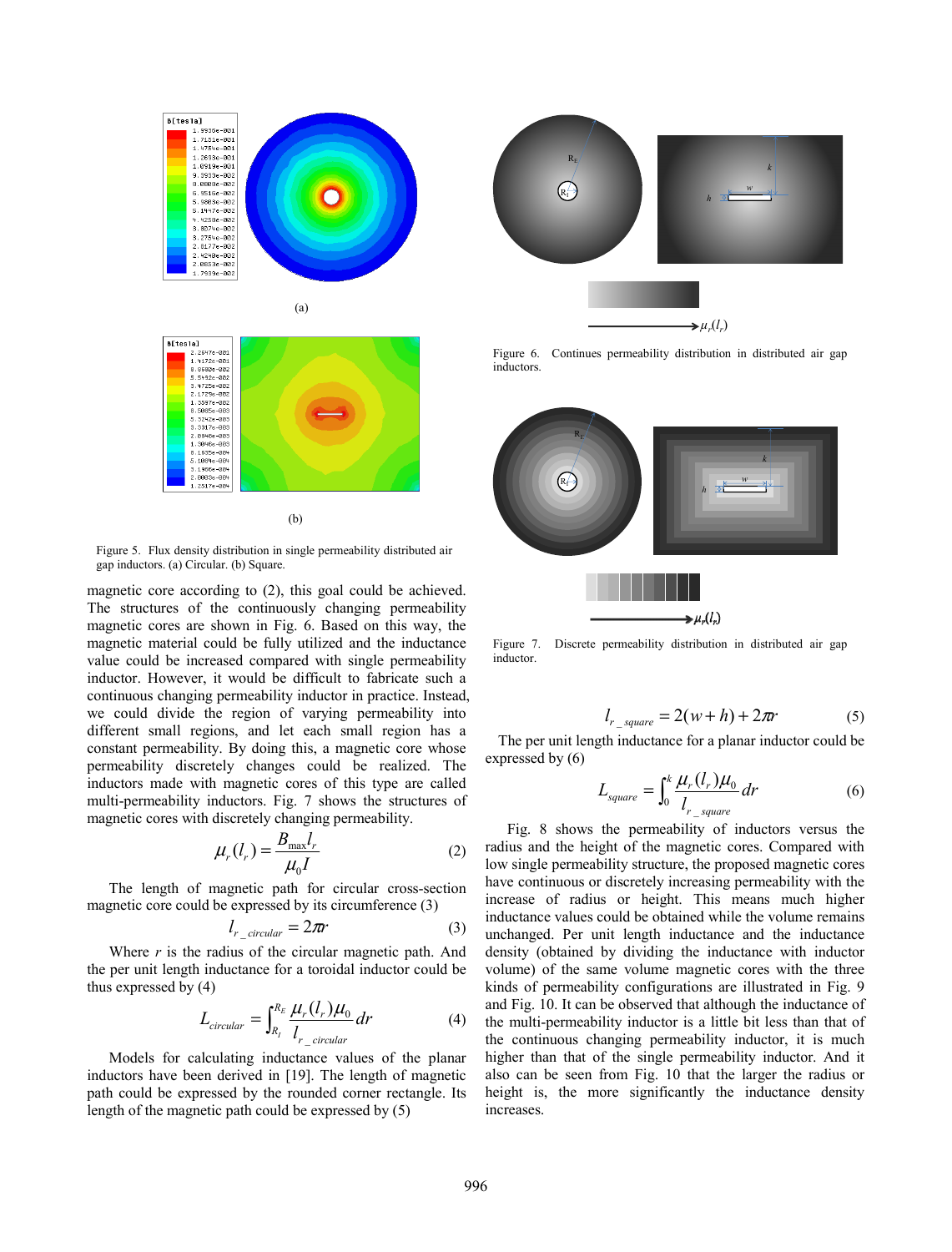

Figure 8. Permeability versus radius or height. (a) Circular cross-section magnetic core. (b) Square cross-section magnetic core.



Figure 9. Per unit length inductance versus radius or height. (a) Circular cross-section magnetic core. (b) Square cross-section magnetic core.



Figure 10. Inductance density versus radius or height. (a) Circular cross-section magnetic core. (b) Square cross-section magnetic core.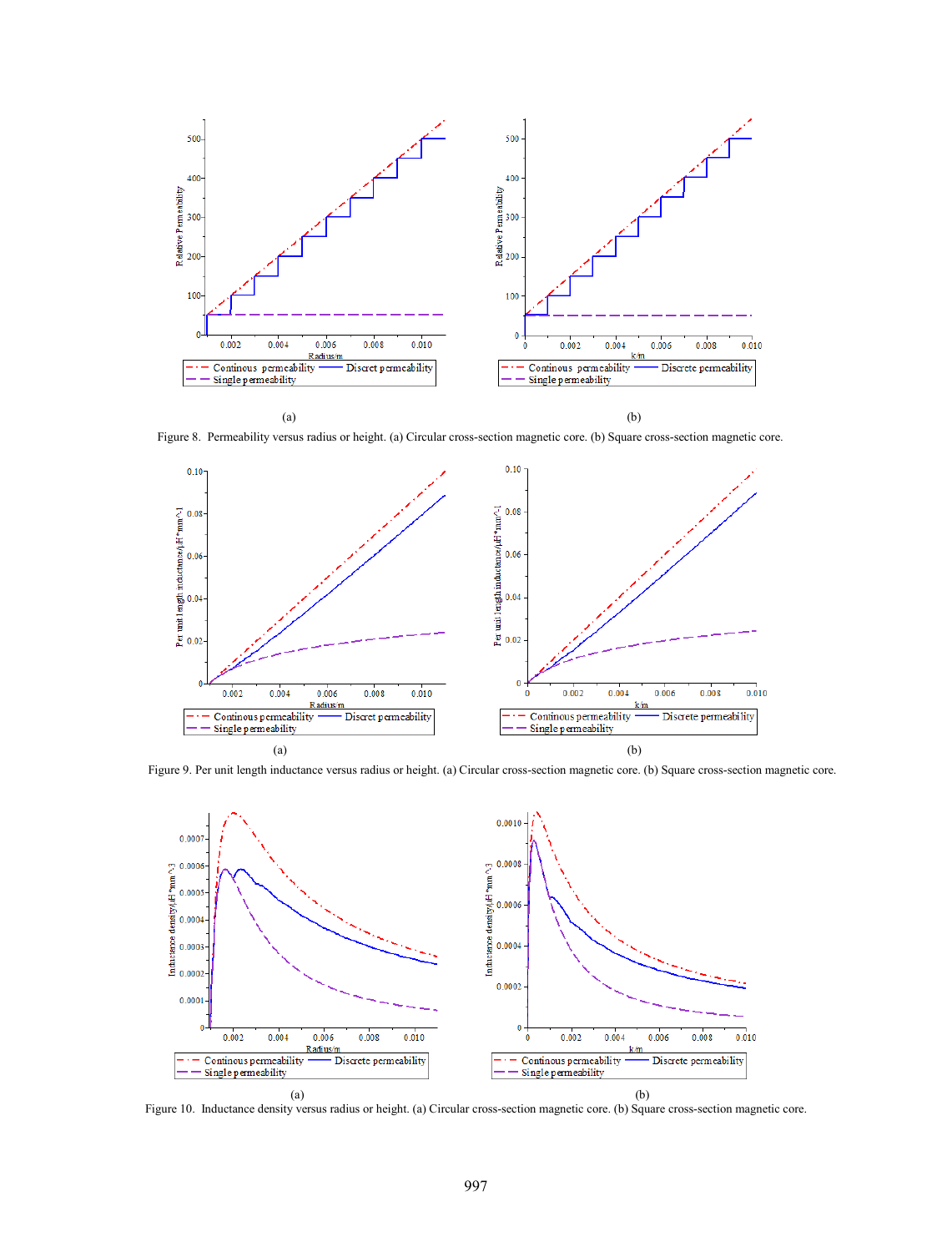A simulation is also set up to show the flux density distribution of multi-permeability inductors. The results are shown in Fig.11. Compared with single permeability magnetic cores in Fig. 5, the multi-permeability magnetic cores have much evener high flux distribution, which make the whole cores fully utilized.

#### III. DESIGN OF A TWO-PERMEABILITY INDUCTOR

## *A. LTCC technology for realizing the inductor*

Although the multi-permeability inductors have the advantage of increasing the inductance, it's difficult to make such magnetic cores with a conventional fabrication method. LTCC technology has been adopted in recent years to design some special magnetics for its advantage of three-dimensional integration [17]. In LTCC technology, the basic materials for fabrication are tapes including ceramic tapes, capacitor tapes and ferrite tapes. They could be co-fired together to realize passive integration if their temperature expansion coefficients (TEC) match each other well [21]. To fabricate a multipermeability LTCC inductor, ferrite tapes of different permeability are laminated layer by layer to form a multi-layer structure and are co-fired in a furnace. Although the structure and flux density distribution are different from the inductors which were proposed in Section II, it could be used to approximately realize the same function. And for its irregular flux density distribution, finite element analysis (FEA) should be used for the design of such an inductor. In this paper, a two-permeability inductor prototype is designed to evaluate its performance. A single permeability inductor will also be designed for comparison.



Figure 11. Flux density distribution of multi-permeability inductors. (a) Circular cross-section inductor. (b) Square cross-section inductor.

## *B. Design of the LTCC inductors*

Two kinds of ferrite tapes from ElectroScience (ESL) Corporation are selected to fabricate the inductors. They are 40010 [22] with relative permeability of 50 and 40011 [23] with relative permeability of 200. Unfortunately, the permeability of these two kinds of ferrite tapes are significant different, and there are no other available ferrite tapes whose permeability is between them. Therefore, to design a twopermeability inductor whose flux density distributes as fine as analyzed in Section II, the inner layer (40010) should be very thick so that the outer layer (40011) and inner layer (40012) could begin to saturate simultaneously. However, for the restriction of LTCC technology itself, it is difficult to design a thick planar inductor. For this reason, we only design a 2mm thick two-permeability inductor, and the high permeability ferrite tapes thus will firstly begin to saturate. This will inevitably discount the effect of increasing inductance especially at heavy load. But it should still be helpful at light load. And this problem could be easily solved when more ferrite tapes of lower permeability are available.

The perimeter of the conductor embedded in a LTCC inductor can be expressed by (7)

$$
l = 2h + 2w \tag{7}
$$

Where *h* is the thickness of the conductor; *w* is the width of the conductor.

The width of the conductor can be expressed by (8)

$$
h = \frac{S}{w} \tag{8}
$$

Where *S* is the area of the conductor. Substituting (8) into (7) results in (9)

$$
l = 2w + \frac{2S}{w} \tag{9}
$$

The total area of the conductor in this paper is set as a constant  $S=0.8$ mm<sup>2</sup>, then by increasing *w*, the perimeter of the conductor will also increase correspondingly. Fig. 12 shows

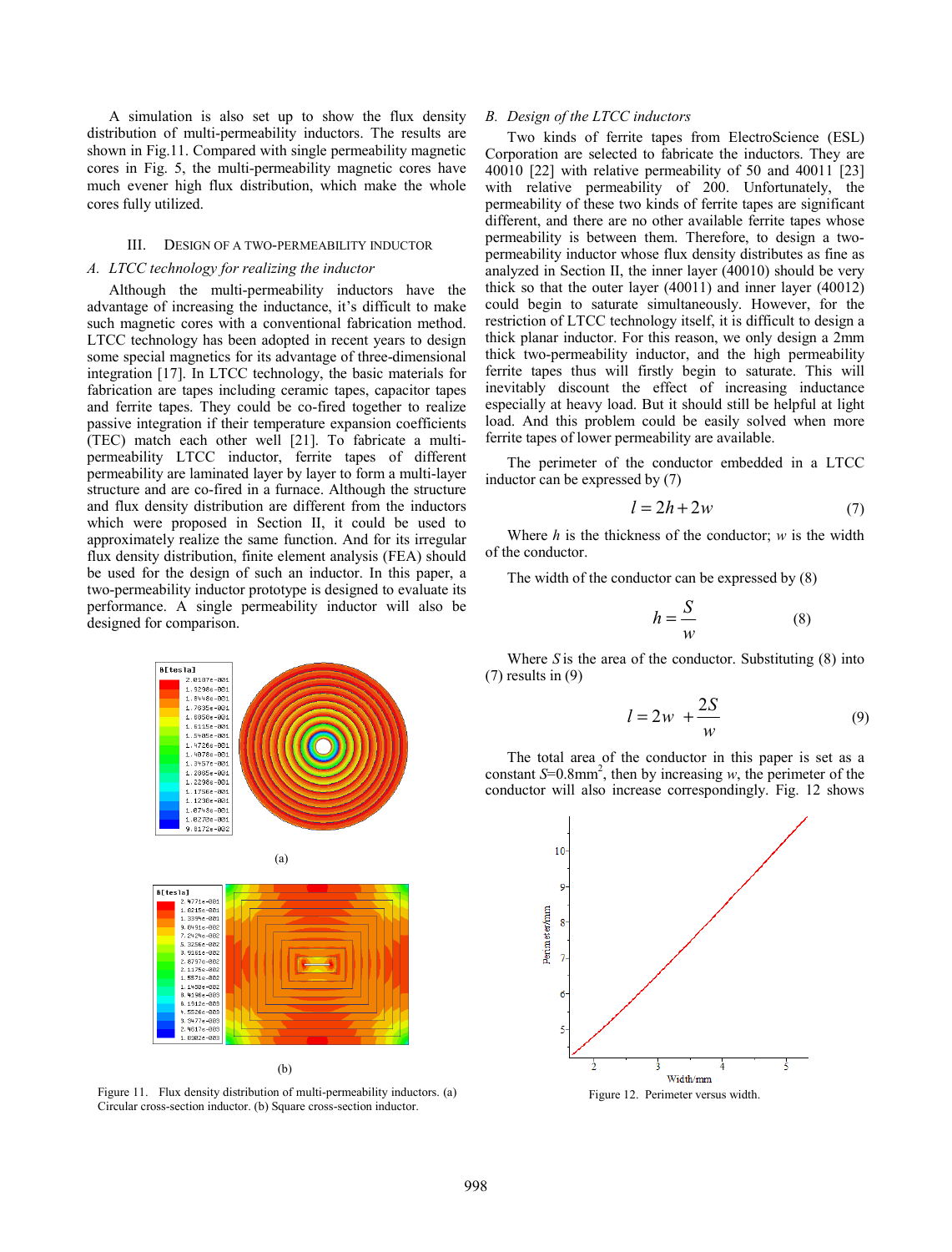the relationship between the conductor perimeter and the conductor width for a single permeability inductor. With the increase of conductor width, the perimeter also rapidly increases. Correspondingly, the inductance rapidly reduces. Fig. 13 shows the per unit length inductance versus output current for a 2 mm thick single permeability inductor. The inductor whose conductor width is 5mm has the smallest light load inductance. With the decrease of conductor width, the light load inductance begins to increase, but the inductor is also subject to saturation at heavy load. It can be seen that for single permeability inductor, the light load inductance is too low when the conductor width is large (*w*=5mm). To increase the light load inductance, we may reduce the conductor width, however, the magnetic core is subject to saturation (*w*=1mm). In order to make an inductor with high current load capability and high light load inductance, a two-permeability inductor with wide conductor width could be designed. Fig. 14 shows the cross-section view of a two-permeability inductor. Fig. 15 illustrates per unit length inductance versus output current



Figure 13. Per unit length inductance versus output current for single permeability inductors.



Figure 14. Cross-section view of a two-permeability inductor.



Figure 15. Per unit length inductance versus output current for twopermeability inductors.

with conductor width as a parameter  $(h_m=1.2 \text{mm}, h_e=0.4 \text{mm})$ . It can be seen that compared with single permeability inductor with the same conductor width, the two-permeability inductor has much higher light load inductance, which could help improve efficiencies of converters. To optimize the design of a two-permeability inductor, inductance values of different combination of  $h_m$  and  $h_e$  (*H*=2mm) are further simulated. Fig. 16 shows per unit length inductance versus output current for



Figure 16. Per unit length inductance versus output current. (a) *w*=2mm. (b) *w*=3mm. (c) *w*=4mm. (d) *w*=5mm.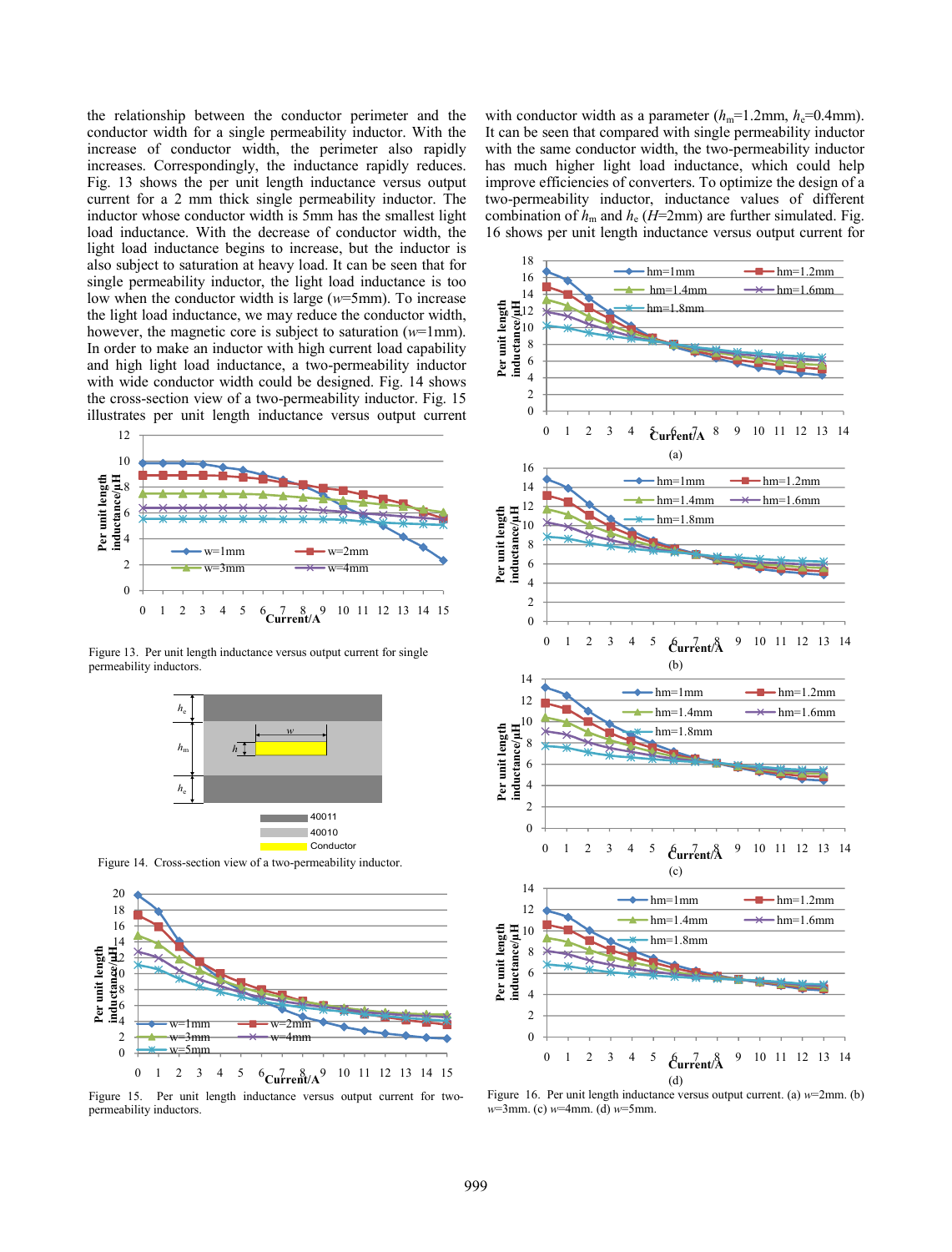different width of conductor and thickness of ferrite tapes configurations. For certain conductor width, the thicker the high permeability ferrite tapes are, the higher the inductance is, however, after certain point of output current, the relationship is reversed. The thicker the high permeability ferrite tapes are, the lower the inductance is. The varying range of the inductance from light load to full load is highly related to width of the conductor. As a compromise of light load inductance and heavy load inductance, the conductor width of the inductor for fabrication is chosen to be 3mm and the thickness of low permeability ferrite is chosen to be 1.2m.

## IV. FABRICATION AND EXPERIMENTS

A two-permeability inductor is fabricated to evaluate its performance. And for the purpose of comparison, a single permeability inductor of the same profile is also fabricated. Cross-section views of the two inductors are shown in Fig. 17. The single permeability inductor is made with 40010. The internal layer for the two-permeability inductor is 40010 while the outer layer is 40011. The fabrication process has been stated in detail in [12]. After lamination, the two inductors are put into a furnace and co-fired according to the temperature profile shown in Fig. 18. Fig. 19 shows the picture of the inductors. The inductance values versus current for the two inductors are shown in Fig. 20. To evaluate the light load efficiency performance of the two inductors, they are used in a 12V input, 1.6V output buck converter. The measured efficiencies are shown in Fig. 21. It can be observed that the converter has higher light load efficiency with the twopermeability inductor. However, because the outer layer ferrite tapes (40011) gradually become saturated, the inductance as well as the efficiency also gradually decreases at heavy load.

# V. CONCLUSIONS

This paper proposed multi-permeability inductor structures to improve unevenly distributed flux density of distributed air-



Figure 17. Dimensions of the single permeability and two-permeability inductors.





 Figure 19. Prototypes of single permeability and two-permeability inductors.



Figure 20. Per unit length inductance versus output current.



gap inductors, and based on the structures, inductance could be largely increased according theoretical analysis. Design of such an inductor is demonstrated with the aid of FEA simulation. Two prototypes of the same volume are fabricated based on LTCC technology, one is single permeability, and the other one is two-permeability. The experimental results show that the two-permeability inductor has higher inductance than the single permeability one at light load, and could improve light load efficiency of a DC/DC converter.